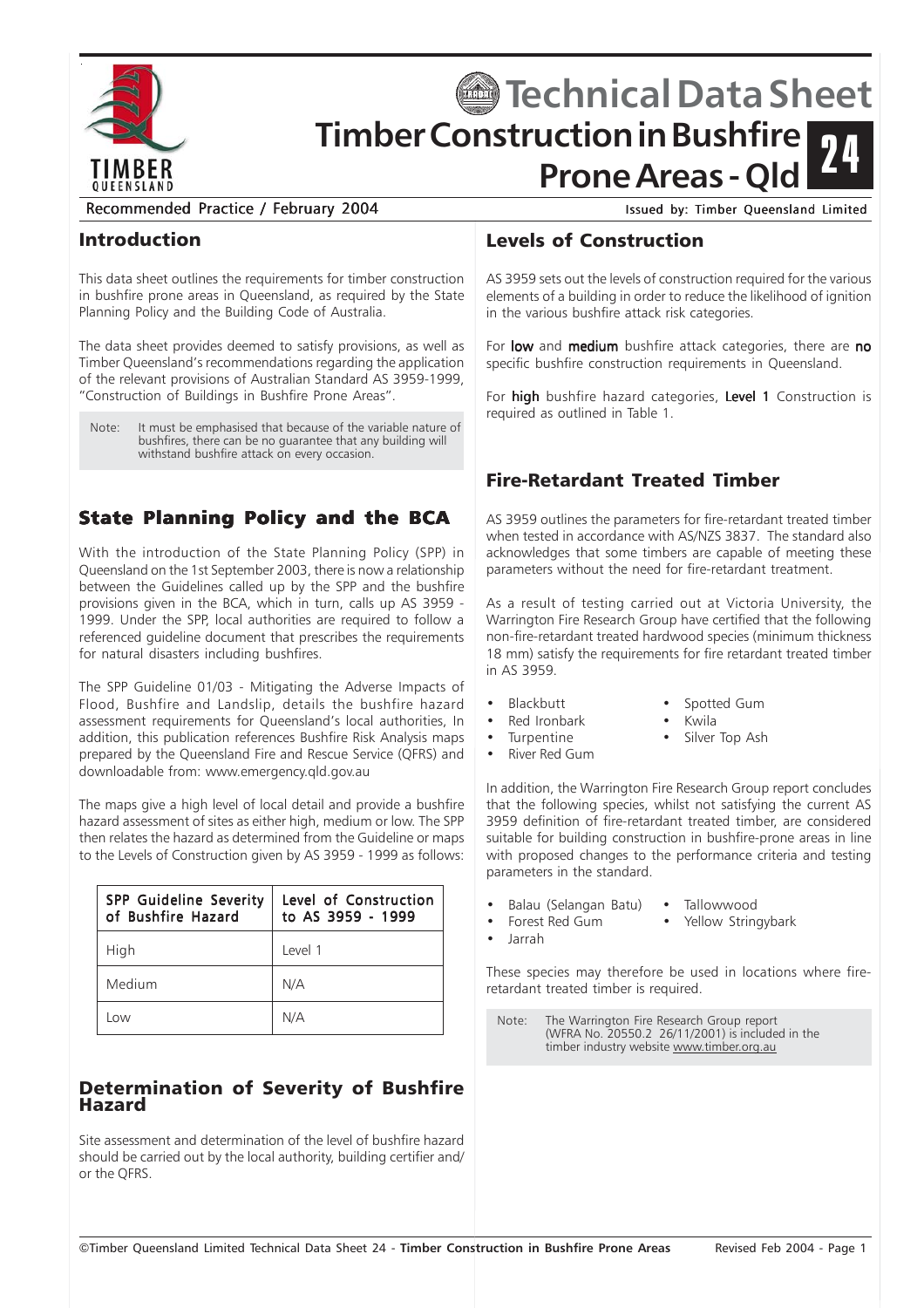#### **Table 1: Level 1 Construction (AS3959) -** Severity of Bushfire Hazard - High (SPP01/03)

| <b>BUILING ELEMENT</b>                                | <b>REQUIREMENT</b>                                                                                                                                                                                                                                                                                                                                                                                                                                                                                                                                                                                                     |                                                                                                                                                                                                                                                                                                                                                           |
|-------------------------------------------------------|------------------------------------------------------------------------------------------------------------------------------------------------------------------------------------------------------------------------------------------------------------------------------------------------------------------------------------------------------------------------------------------------------------------------------------------------------------------------------------------------------------------------------------------------------------------------------------------------------------------------|-----------------------------------------------------------------------------------------------------------------------------------------------------------------------------------------------------------------------------------------------------------------------------------------------------------------------------------------------------------|
| Suspended timber floor systems                        | (a) Sub-floor not enclosed and any bearer less than<br>600 mm above ground                                                                                                                                                                                                                                                                                                                                                                                                                                                                                                                                             | All bearers, joists and flooring shall be fire-retardant-treated<br>timber <sup>*</sup> .                                                                                                                                                                                                                                                                 |
|                                                       | (b) Sub-floor enclosed or not enclosed,<br>and all bearers greater than 600 mm above ground                                                                                                                                                                                                                                                                                                                                                                                                                                                                                                                            | No requirement                                                                                                                                                                                                                                                                                                                                            |
|                                                       | (c) Sub-floor fully enclosed (refer Figure 1)                                                                                                                                                                                                                                                                                                                                                                                                                                                                                                                                                                          | No requirement                                                                                                                                                                                                                                                                                                                                            |
| Supporting posts, columns, stumps,<br>piers and poles | (a) Sub-floor fully enclosed (refer Figure 1)                                                                                                                                                                                                                                                                                                                                                                                                                                                                                                                                                                          | No requirement                                                                                                                                                                                                                                                                                                                                            |
|                                                       | (b) Sub-floor not enclosed                                                                                                                                                                                                                                                                                                                                                                                                                                                                                                                                                                                             | Either:- • non-combustible material<br>• fire-retardant-treated timber* for minimum 400 mm<br>above ground, or-<br>• timber mounted 75 mm above ground on galvanised<br>brackets (refer Figure 3).                                                                                                                                                        |
| Timber-framed external walls                          | (a) Masonry veneer walls                                                                                                                                                                                                                                                                                                                                                                                                                                                                                                                                                                                               | No requirement for timber frame<br>$\bullet$                                                                                                                                                                                                                                                                                                              |
|                                                       | (b) Non-combustible cladding (e.g. 6 mm f.c.)                                                                                                                                                                                                                                                                                                                                                                                                                                                                                                                                                                          | Breather type sarking (with flammability index<br>not more than 5) behind cladding.<br>No requirement for timber frame.                                                                                                                                                                                                                                   |
|                                                       | (c) Combustible cladding (e.g. timber, plywood)                                                                                                                                                                                                                                                                                                                                                                                                                                                                                                                                                                        | Breather type sarking (with flammability index<br>not more than 5) behind cladding.<br>Cladding less than 400 mm above finished ground shall be<br>(or be covered by) fire-retardant-treated timber*<br>or non-combustible material (e.g. 6 mm f.c.) (refer Figure 2).<br>No requirement for timber frame.                                                |
| Windows                                               | No timber restrictions<br>$\bullet$<br>All windows shall be screened with corrosion-resistant steel, bronze or aluminium screens with maximum aperture size of<br>$1.8$ mm.                                                                                                                                                                                                                                                                                                                                                                                                                                            |                                                                                                                                                                                                                                                                                                                                                           |
| <b>External Doors</b>                                 | No timber restrictions<br>Doors shall be fitted with weather strip or draught excluder.<br>Doors shall have tight fitting corrosion-resistant steel, bronze or aluminium screens with maximum aperture size of 1.8 mm.                                                                                                                                                                                                                                                                                                                                                                                                 |                                                                                                                                                                                                                                                                                                                                                           |
| Roofs                                                 | No timber restrictions for roof framing<br>Roof/wall junctions shall be sealed with fascias, eaves linings and/or non-combustible sheeting between rafters<br>٠<br>Note: No material restriction for eaves and fascias.<br>Timber shakes and shingles not permitted<br>$\bullet$<br>Tiled roofs shall be fully sarked<br>Sheet roofs (metal and fibre cement) shall have corrugations and other gaps at ridges, fascias, walls, etc. adequately sealed.<br>$\bullet$<br>(e.g. sarking, mineral wool, metal mesh etc.).<br>Restrictions for roof lights, ventilators, cooling units etc., (refer AS 3959).<br>$\bullet$ |                                                                                                                                                                                                                                                                                                                                                           |
| <b>Verandahs and Decks</b>                            | (a) Sheeted or tongue and grooved verandahs<br>Note: T & G flooring not recommended for uncovered decks.                                                                                                                                                                                                                                                                                                                                                                                                                                                                                                               | Shall comply with the requirements for flooring and<br>٠<br>Where clearance between ground and underside of lowest<br>$\bullet$<br>bearer/joist is not greater than 400 mm, all joints in flooring<br>shall be covered or sealed.<br>Posts, columns etc shall comply with requirements for<br>$\bullet$<br>posts below floors.                            |
|                                                       | (b) Spaced decking                                                                                                                                                                                                                                                                                                                                                                                                                                                                                                                                                                                                     | Spacing between decking board shall be not less than 5 mm.<br>External perimeter beneath deck shall not be enclosed<br>(access required to extinguish fires and remove debris).<br>Posts, columns etc shall comply with requirements for posts<br>below floors.<br>Not connected to building or designed to prevent spread of fire<br>٠<br>into building. |

Note: \*Some non-fire-retardant-treated hardwood species may be used in locations where fire-retardant treatment is specified (refer page 1)